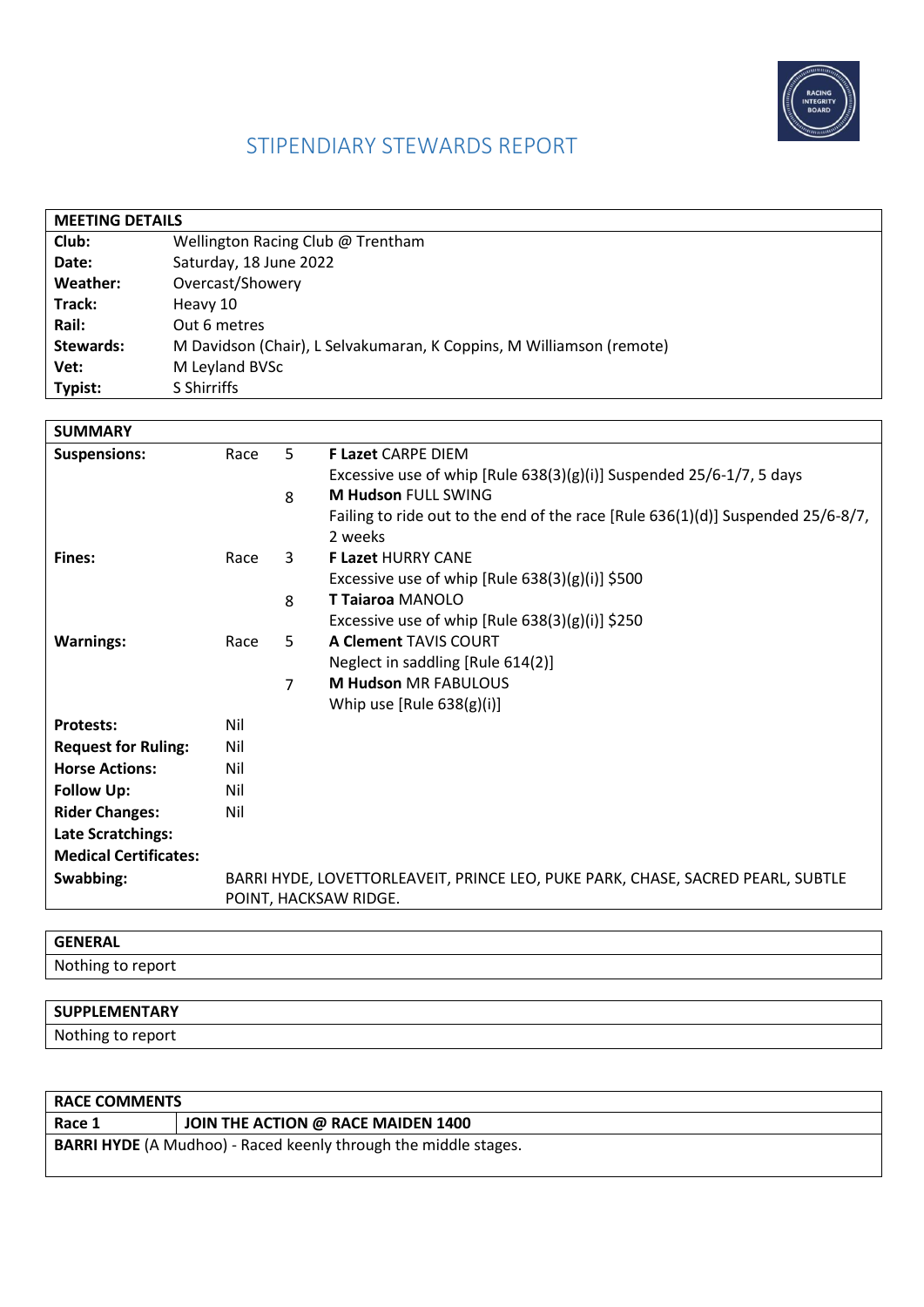**STORMCAST** (H Schofer) - Held up rounding the final turn.

**DIVINE SPIRIT** (R Hannam) - Steadied passing the 1050 metres when DRAW CARD (D Turner) improved forward to lead. D Turner was advised to exercise greater care.

**LOOX LIKE A PRO** (C Dell) - Performed below market expectations. When questioned rider C Dell reported that the mare did not handle today's track conditions, which he described as holding.

**THE TRUE BELIEVER** (M Hudson) - Performed below expectations. Rider reported the gelding had not handled today's testing heavy track conditions.

**R Hannam** (DIVINE SPIRIT) - Stewards inquired into the manner in which R Hannam used his whip in the home straight and could not be conclusively satisfied that he had contravened the rules.

## **Race 2 GEE & HICKTON FUNERAL DIRECTORS 2200**

**CALL ME JACK** (L Douglas) - Began awkwardly.

**HIKON** (H Schofer) - Fractious in its barrier and bounded as the start was made. Rider reported the gelding had not handled today's testing track conditions.

**SMART ATTIRE** (J Parkes) - Slow to begin.

**LOCHARBURN** (F Lazet) - Steadied passing the winning post on the first occasion when placed in restricted room when WAIAGARA lay outwards at this point and HIKON shifted inwards slightly.

**COCONUT** (J Mudhoo) - Lay in rounding the final bend. Hampered passing the 500 metres when BERRY THE CASH shifted outwards.

**NOD** (K Hercock) - Rider reported the mare had not handled today's heavy, holding, track conditions.

**J Parkes** (SMART ATTIRE) - Reminded of his obligation to ride his mount out fully to the end of the race when circumstances permit.

## **Race 3 VERNON & VAZEY TRUCK PARTS PARLIAMENTARY HANDICAP 2200**

**MANDALAY** (T Taiaroa) - Slow to begin.

**HURRY CANE** (F Lazet) - Slow to begin.

**CROSS ROADS** (A Mudhoo) - Raced keenly in the early and middle stages when being restrained.

**PRINCE LEO** (C Dell) - Lay out under pressure in the straight.

**LURID** (L Allpress) - When asked to comment on the performance of the favourite, the rider advised the gelding had travelled well until placed under pressure for the run home, had failed to respond and had been disappointing.

**F Lazet** (HURRY CANE) - Admitted a charge in that she struck her mount HURRY CANE six times prior to the 100 metre mark. After considering submissions the Adjudicator imposed a fine of \$500.

**Race 4 DEVAN PLASTICS 1200 MEKELLE** (K Hercock) -The explanation for the late rider declaration by F Auret was accepted by Stewards on this occasion.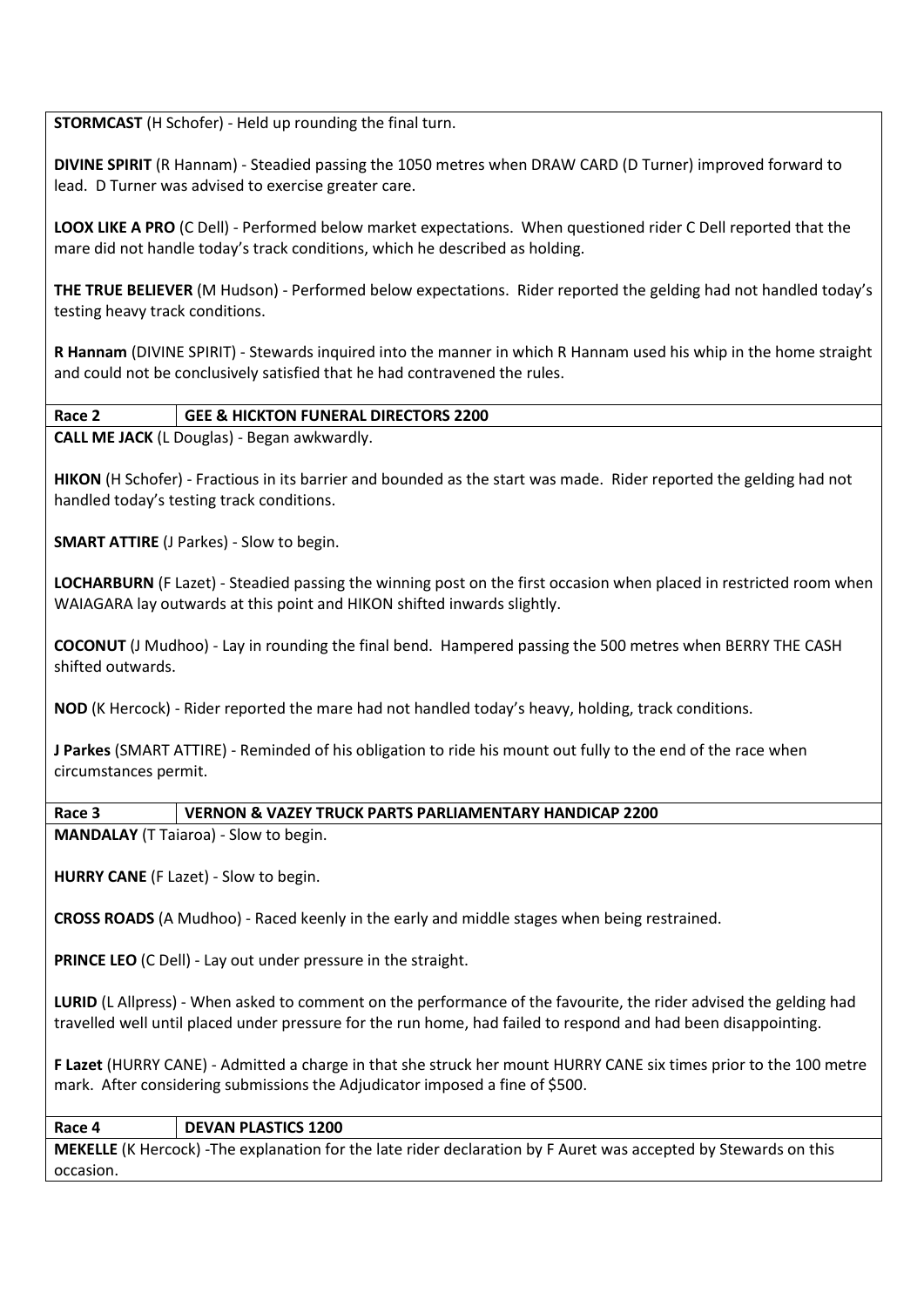**DIOGENES** (L Douglas) - Began awkwardly.

**PLATINUM STAR** (F Lazet) - Slow to begin.

**HOOKS** (L Sutherland) - Lay in throughout the run home, having to be straightened on a number of occasions.

#### **Race 5 KING OF COMEDY @ NOVARA PARK N.I CHALLENGE STAKES 1400**

**Trainer A Clement** (TAVIS COURT) - Issued with a warning when presenting her runner with the saddle flap tucked under the saddle requiring the gelding to be re-saddled.

**CHARLIE HORSE** (A Mudhoo) - Contacted at the start.

**DEERFIELD** (S O'Malley) - Rider reported that he had been taken on in front and when placed under pressure in the straight had failed to respond and had been disappointing. Stewards ordered a post-race veterinary examination which did not reveal any abnormalities.

**F Lazet** (CARPE DIEM) - Admitted a charge in that she struck her mount CARPE DIEM six times prior to the 100 metre mark. After considering submissions the Adjudicator imposed a suspension of her licence to ride in races from the conclusion of racing on Friday, 24 June until the conclusion of racing on Friday, 1 July, 5 national riding days

#### **Race 6 WRC LIFE MEMBERS TRENTHAM GOLD CUP 1400**

**JUSTASKPERCY** (J Mudhoo) - Slow to begin. Raced in restricted room and had to steady when awkwardly placed to the inside of VENATO and outside of WELCOME BACK passing the 1250 metres.

**HOOTER** (L Allpress) - Crowded at the start losing some ground.

**VENATO** (S O'Malley) - Placed in restricted room shortly after the start being buffeted and unbalanced for a short distance when inside runners shifted out and outside runners shifted in.

**WELCOME BACK** (A Mudhoo) - Over-raced in the middle stages for a distance, having to be restrained off heels.

**BOSTON STRONG BOY** (F Lazet) - Raced keenly in the early and middle stages before being allowed to stride forward to lead near the 800 metres.

**AIR WAVES** (J Parkes) - Rider advised the gelding had not been entirely comfortable in today's testing track conditions.

**Race 7 PLATINUM HOMES TARANAKI 1600 TIMBERLAKE** (H Schofer) - Slow to begin.

**MR FABULOUS** (M Hudson) - Raced keenly in the early stages. Lay out under pressure in the straight.

**CETUS** (T Bau) - Raced in restricted room passing the 150 metres when crowded by MR FABULOUS (M Hudson), which lay out under pressure. M Hudson was advised to exercise care.

**M Hudson** (MR FABULOUS) - Issued with a warning when striking her mount six times prior to the 100 metres.

**M Hudson** (MR FABULOUS) - Spoken to advisedly regarding her use of the whip above shoulder height.

**Race 8 HYDRACELL PUMPS 1600**